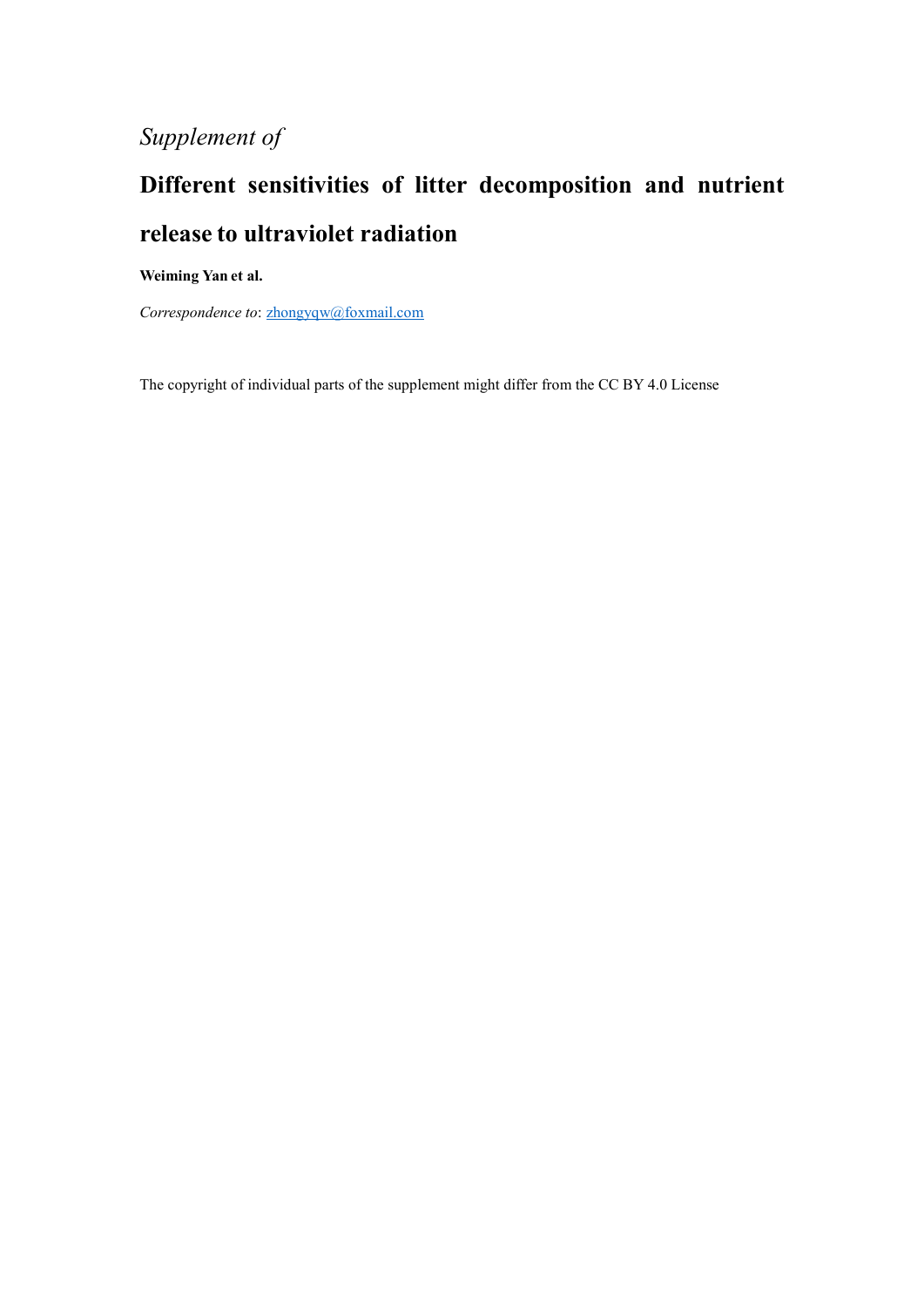**Part 1** Supplementary figures for the meta-analysis.



**Figure S1** Global distribution of the study sites included in the meta-analysis.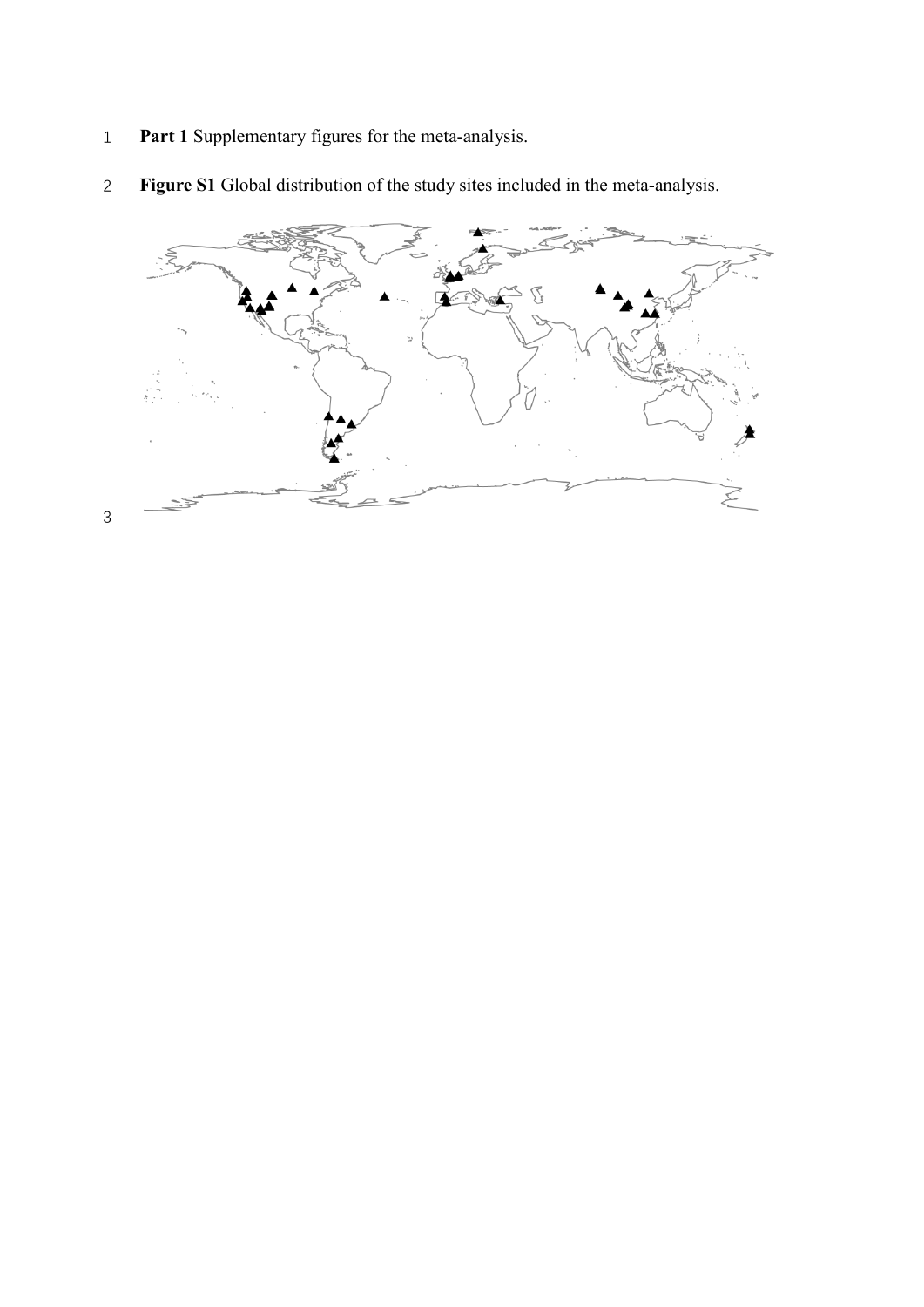**Figure S2** Model-averaged importance of the predictors of the effects of ultraviolet (UV) radiation on mass loss of litter. The importance is based on the sum of Akaike weights derived from model selection using Akaike's information criteria corrected for small samples (AIC). The cutoff is set at 0.8 (dashed line) to differentiate important from nonessential predictors.

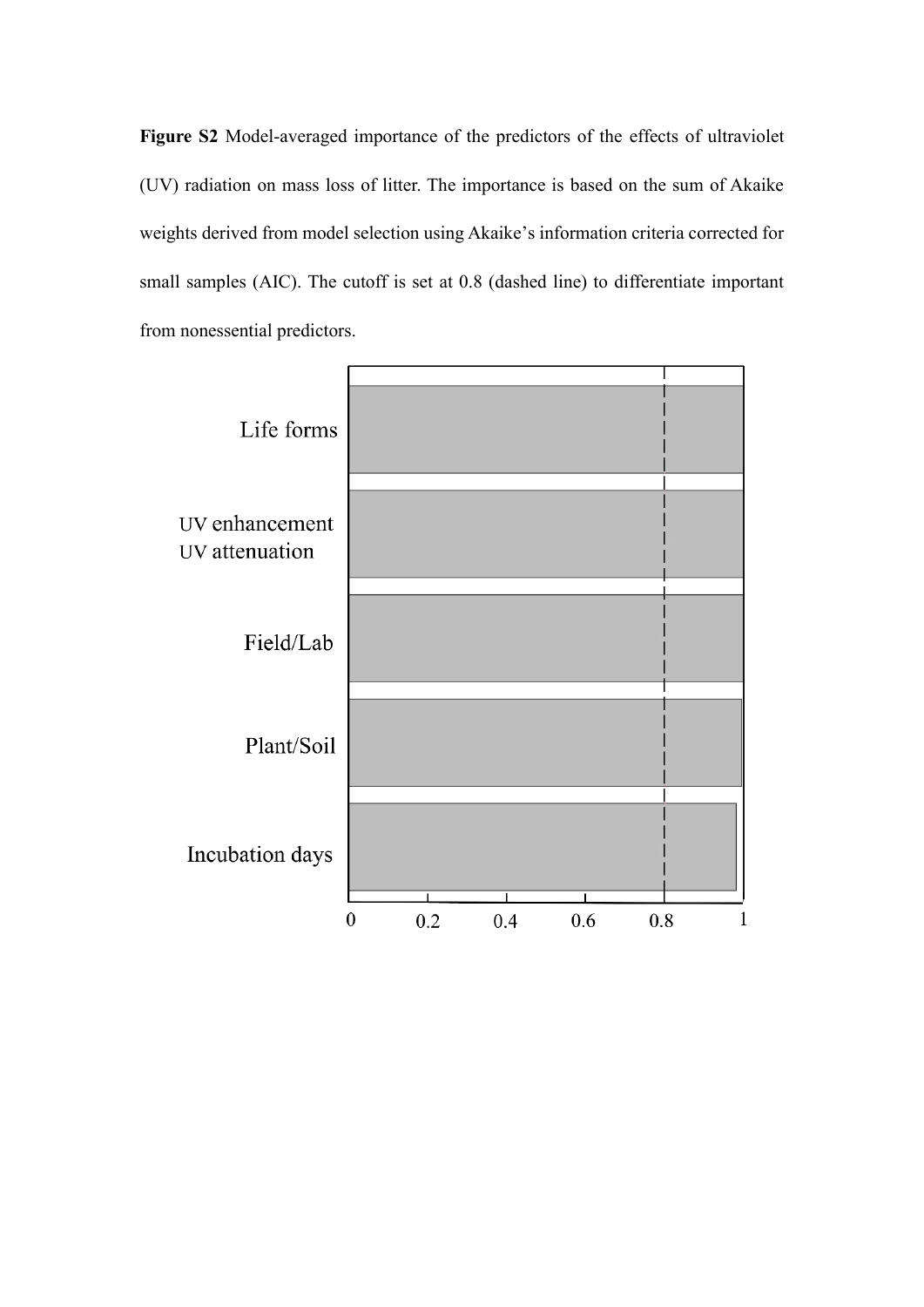**Figure S3** Relationships between the response ratios (RRs) of the k decay and changes in ultraviolet (UV) radiation. The values above zero indicates enhancement whereas below zero means inhibition.

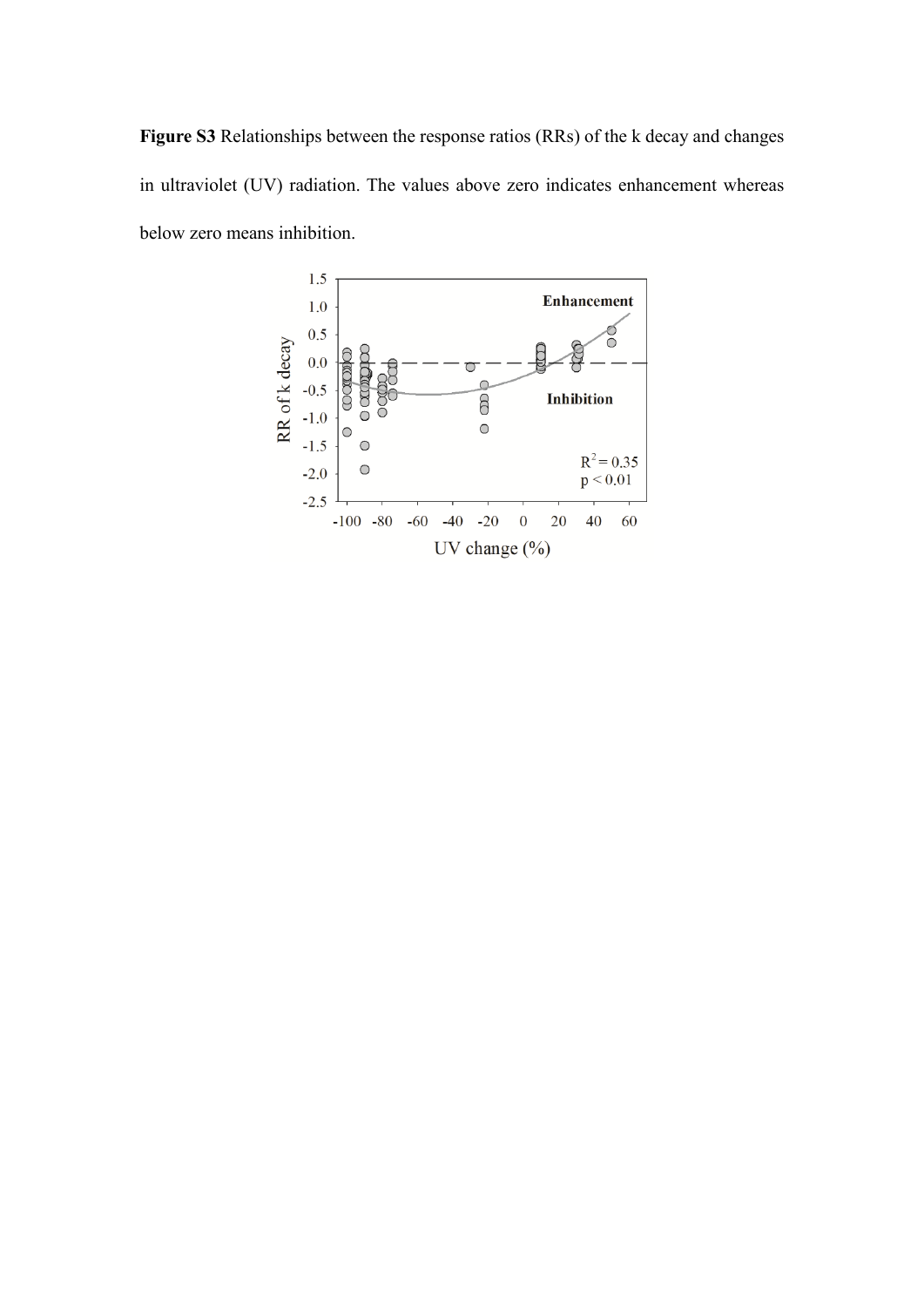**Figure S4** Effects of ultraviolet (UV) radiation on litter chemical properties. C is carbon, N is nitrogen, and P is phosphorus. The black symbols indicate significant differences  $(p < 0.05)$  between the response ratios (RRs) and zero. The vertical dotted line represents 0. The sample size for each variable is shown next to the confidence interval (CI) and represents the UV enhancement and attenuation, respectively, from left to right.

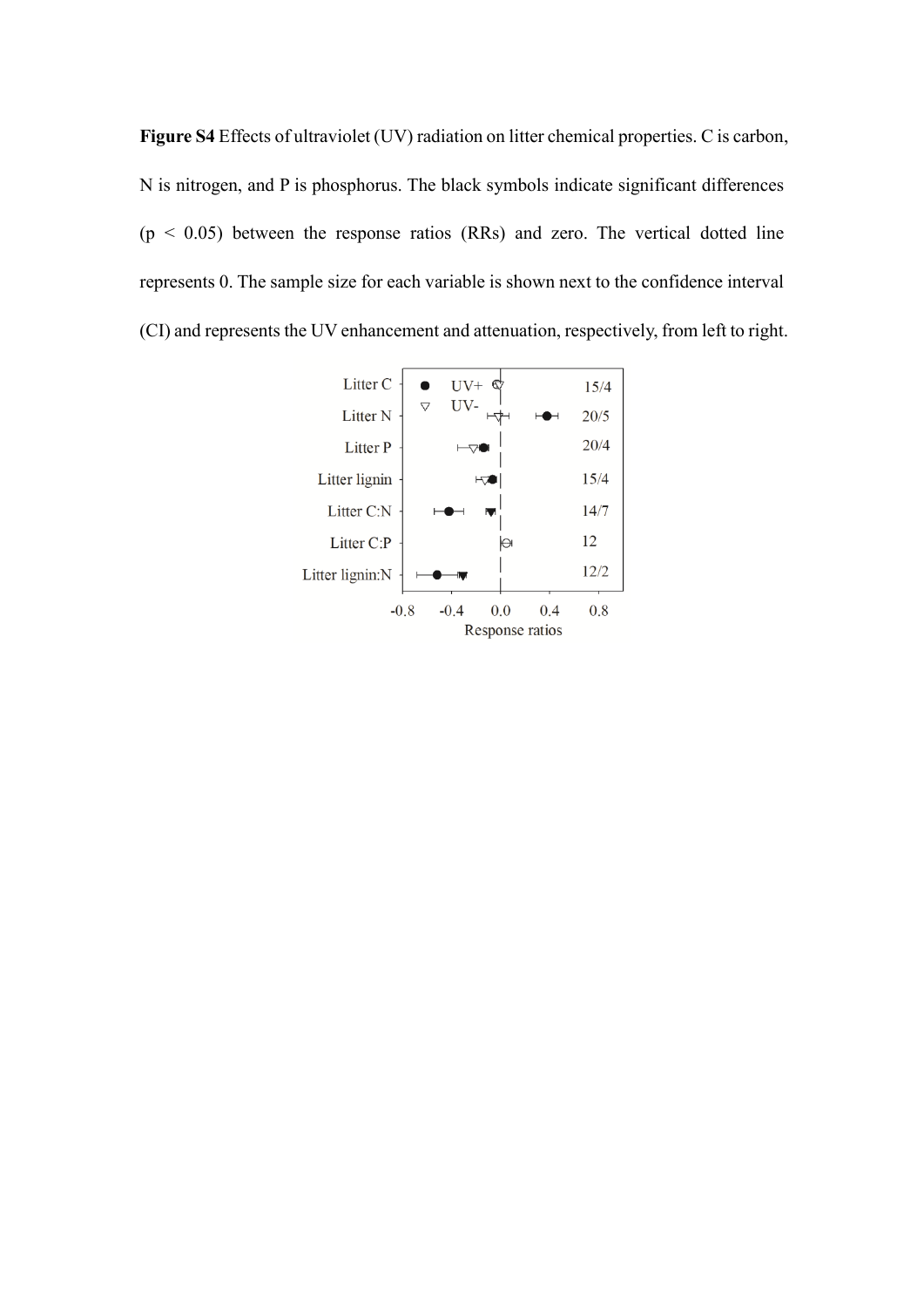**Figure S5** Relationships between the k decay and N concentration of litter in control treatment.

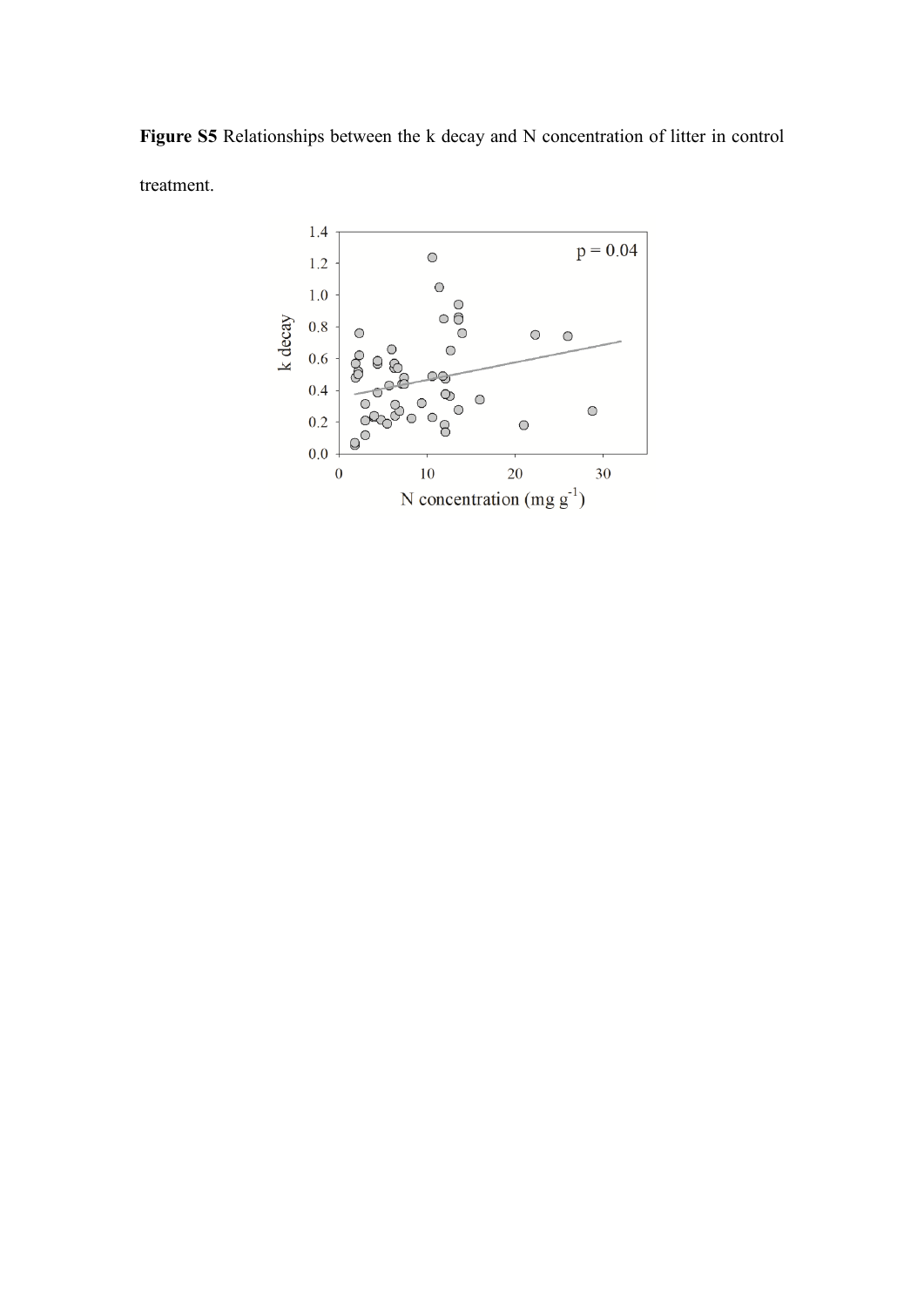**Part 2:** The 54 papers from which data were extracted for this meta-analysis.

- 1. Guo B, Bu T, Wang Z, Song X, Liu G, et al. (2013) Effects of UV-B radiation on the leaf litter chemistry and subsequent decomposition of Elaeocarpus sylvestris. Chinese Journal of Ecology 32: 2314-2319.
- 2. Song X, Bu T, Zhang S, Jiang H, Wang Z, et al. (2013) Effect of UV-B radiation on the chemical composition and subsequent decomposition of Cyclobalanopsis glauca leaf litter. Environmental Science 34: 2355-2360.
- 3. Zhang H, Song X, Zhang Z, Jiang H, Wang Y, et al. (2011) Effects of UV-B radiation on the decomposition of Cunninghamia lanceolata leaf litter. Chinese Journal of Applied Ecology 22: 845-850.
- 4. Hoorens B, Aerts R, Stroetenga M (2004) Elevated UV-B radiation has no effect on litter quality and decomposition of two dune grassland species: evidence from a long-term field experiment. Global Change Biology 10: 200-208.
- 5. Newsham KK, Anderson JM, Sparks TH, Splatt P, Woods C, et al. (2001) UV-B effect on Quercus robur leaf litter decomposition persists over four years. Global Change Biology 7: 479-483.
- 6. Pancotto VA, Sala OE, Cabello M, Lopez NI, Robson TM, et al. (2003) Solar UV-B decreases decomposition in herbaceous plant litter in Tierra del Fuego, Argentina: potential role of an altered decomposer community. Global Change Biology 9: 1465-1474.
- 7. Pancotto VA, Sala OE, Robson TM, Caldwell MM, Scopel AL (2005) Direct and indirect effects of solar ultraviolet-B radiation on long-term decomposition.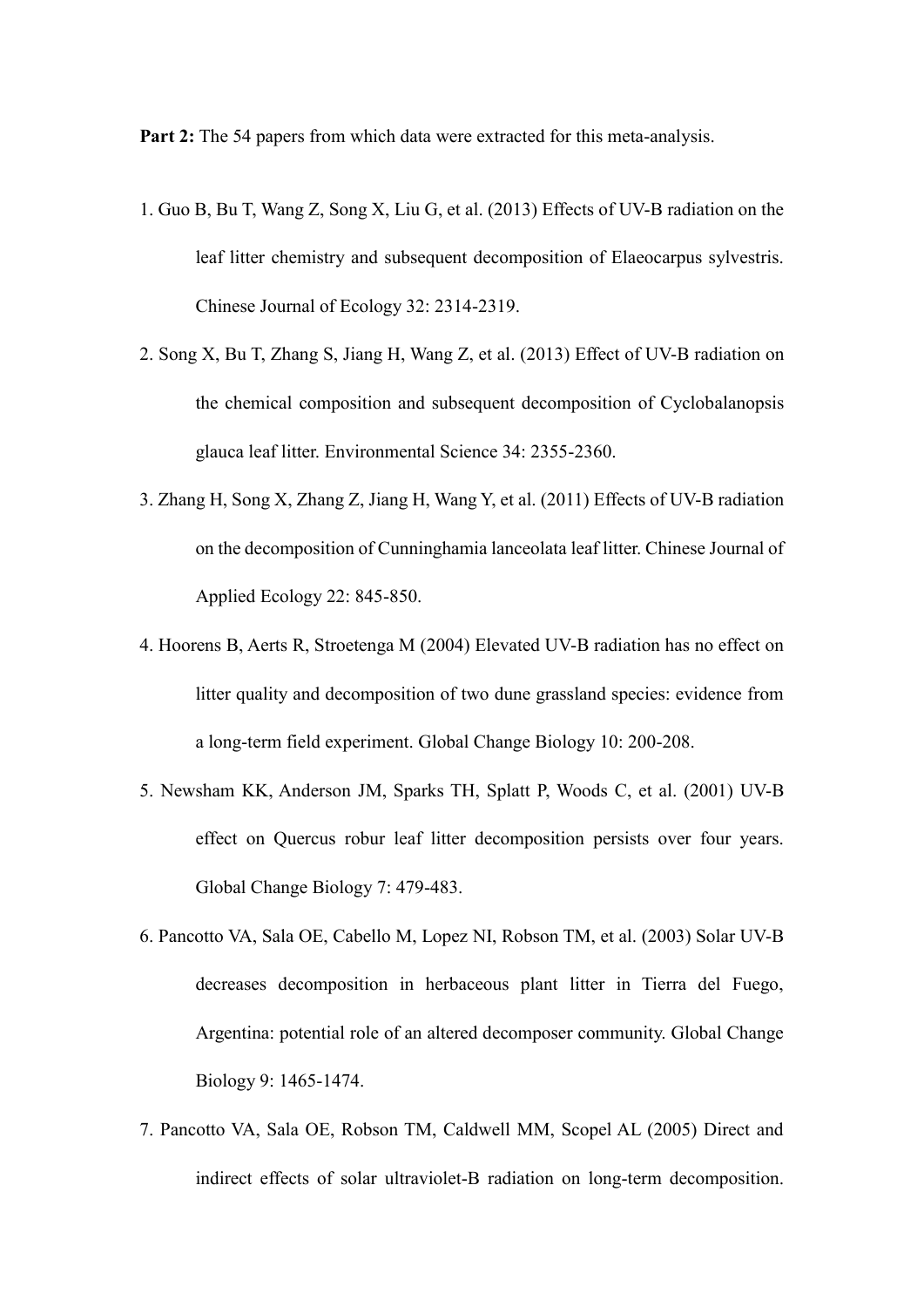Global Change Biology 11: 1982-1989.

- 8. Rozema J, Tosserams M, Nelissen HJM, vanHeerwaarden L, Broekman RA, et al. (1997) Stratospheric ozone reduction and ecosystem processes: Enhanced UV-B radiation affects chemical quality and decomposition of leaves of the dune grassland species Calamagrostis epigeios. Plant Ecology 128: 284-294.
- 9. Song X, Zhang H, Jiang H, Donaldson LA, Wang H (2013) Influence of elevated UV-B radiation on leaf litter chemistry and subsequent decomposition in humid subtropical China. Journal of Soils and Sediments 13: 846-853.
- 10. Yue M, Li Y, Wang XL (1998) Effects of enhanced ultraviolet-B radiation on plant nutrients and decomposition of spring wheat under field conditions. Environmental and Experimental Botany 40: 187-196.
- 11. Austin AT, Vivanco L (2006) Plant litter decomposition in a semi-arid ecosystem controlled by photodegradation. Nature 442: 555-558.
- 12. Brandt LA, King JY, Hobbie SE, Milchunas DG, Sinsabaugh RL (2010) The Role of Photodegradation in Surface Litter Decomposition Across a Grassland Ecosystem Precipitation Gradient. Ecosystems 13: 765-781.
- 13. Brandt LA, King JY, Milchunas DG (2007) Effects of ultraviolet radiation on litter decomposition depend on precipitation and litter chemistry in a shortgrass steppe ecosystem. Global Change Biology 13: 2193-2205.
- 14. Day TA, Zhang ET, Ruhland CT (2007) Exposure to solar UV-B radiation accelerates mass and lignin loss of Larrea tridentata litter in the Sonoran Desert. Plant Ecology 193: 185-194.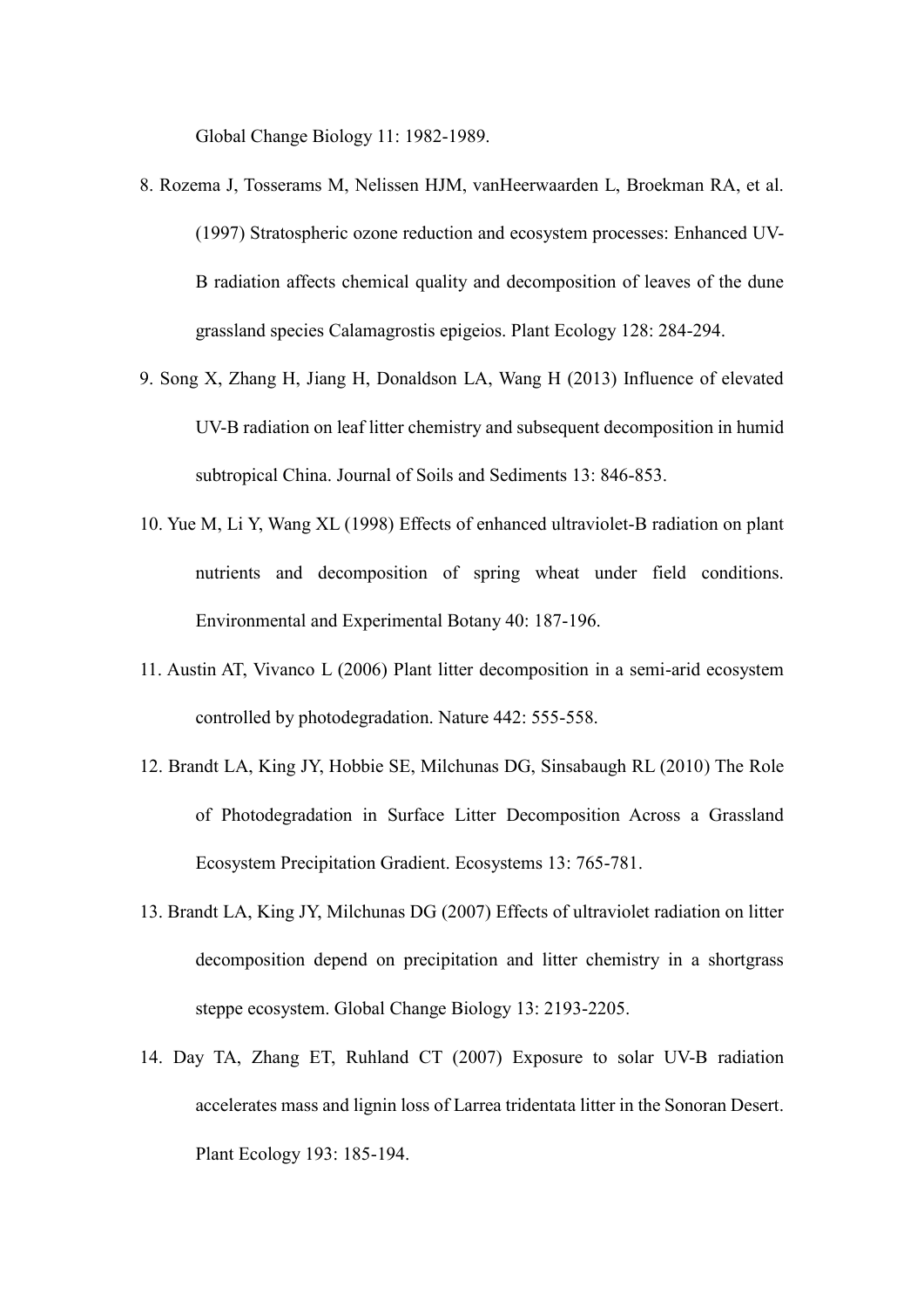- 15. Gallo ME, Porras-Alfaro A, Odenbach KJ, Sinsabaugh RL (2009) Photoacceleration of plant litter decomposition in an arid environment. Soil Biology and Biochemistry 41: 1433-1441.
- 16. Gallo ME, Sinsabaugh RL, Cabaniss SE (2006) The role of ultraviolet radiation in litter decomposition in arid ecosystems. Applied Soil Ecology 34: 82-91.
- 17. Gehrke C, Johanson U, Callaghan TV, Chadwick D, Robinson CH (1995) The impact of enhanced ultraviolet-B radiation on litter quality and decomposition processes in Vaccinium leaves from the Subarctic. Oikos: 213-222.
- 18. Henry HAL, Brizgys K, Field CB (2008) Litter Decomposition in a California Annual Grassland: Interactions Between Photodegradation and Litter Layer Thickness. Ecosystems 11: 545-554.
- 19. Kirschbaum MUF, Lambie SM, Zhou H (2011) No UV enhancement of litter decomposition observed on dry samples under controlled laboratory conditions. Soil Biology and Biochemistry 43: 1300-1307.
- 20. Moody SA, Paul ND, Bjorn LO, Callaghan TV, Lee JA, et al. (2001) The direct effects of UV-B radiation on Betula pubescens litter decomposing at four European field sites. Plant Ecology 154: 27-+.
- 21. Smith WK, Gao WEI, Steltzer H, Wallenstein MD, Tree R (2010) Moisture availability influences the effect of ultraviolet-B radiation on leaf litter decomposition. Global Change Biology 16: 484-495.
- 22. Song X, Jiang H, Zhang H, Peng C, Yu S (2011) Elevated UV-B radiation did not affect decomposition rates of needles of two coniferous species in subtropical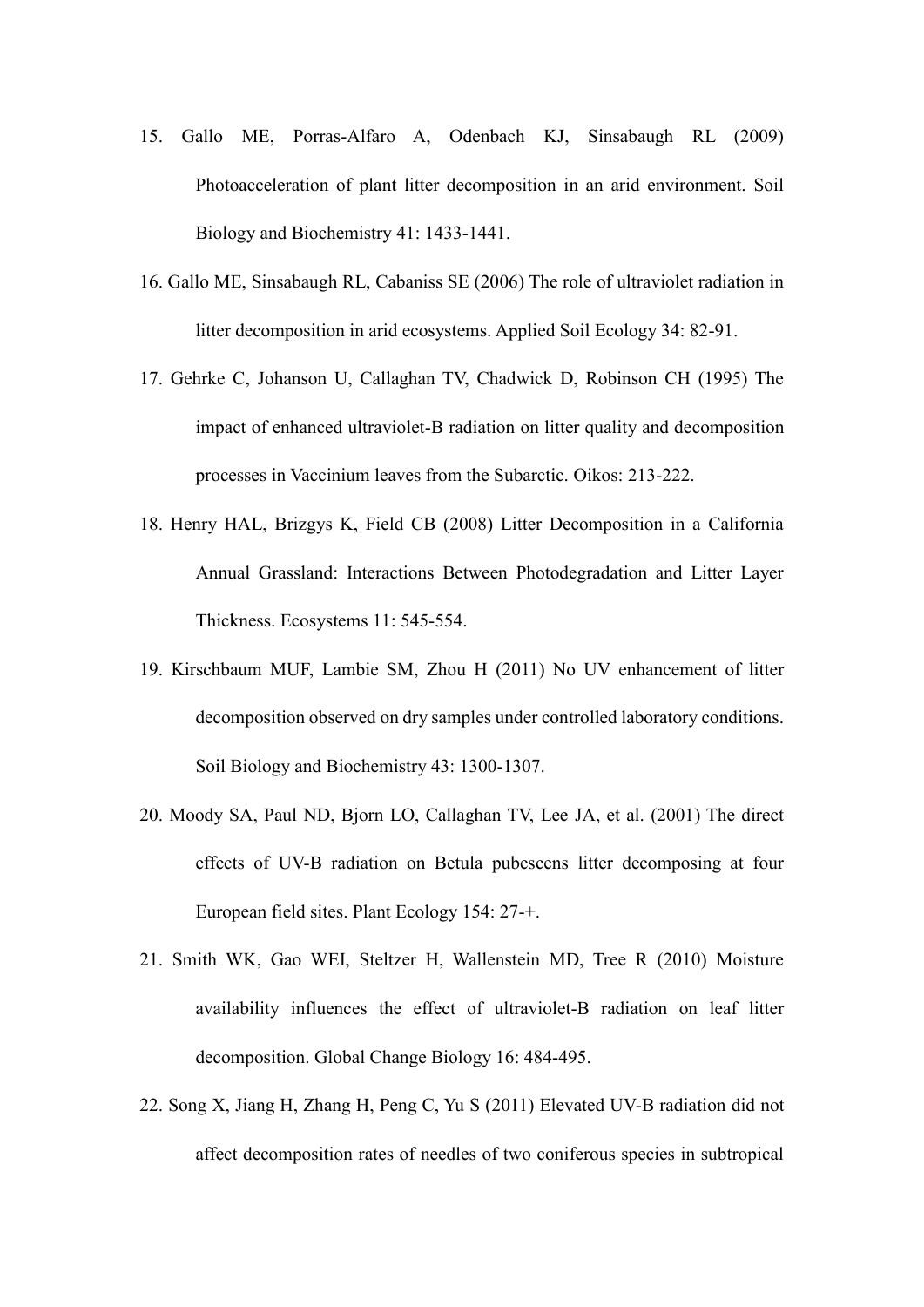China. European Journal of Soil Biology 47: 343-348.

- 23. Song X, Zhang H, Jiang H, Yu S, Zhang Z (2011) Effect of UV-B radiation on the leaf litter decomposition and nutrient release of Pinus massoniana. Acta Ecologica Sinica 31: 2106-2114.
- 24. Song X, Zhang H, Chang S, Jiang H, Peng C, et al. (2011) Elevated UV-B radiation increased the decomposition of Cinnamomum camphora and Cyclobalanopsis glauca leaf litter in subtropical China. Journal of Soils and Sediments 12: 307- 311.
- 25. Song X, Zhang H, Jiang H, Yu S (2012) Effects of UV-B Radiation on Leaf Litter Decomposition in Humid Subtropical Region in China. Scientia Silvae Sinicae 48: 13-17.
- 26. Uselman SM, Snyder KA, Blank RR, Jones TJ (2011) UVB exposure does not accelerate rates of litter decomposition in a semi-arid riparian ecosystem. Soil Biology and Biochemistry 43: 1254-1265.
- 27. Austin AT, Ballare CL (2010) Dual role of lignin in plant litter decomposition in terrestrial ecosystems. Proceedings of the National Academy of Sciences 107: 4618-4622.
- 28. Barnes PW, Throop HL, Hewins DB, Abbene ML, Archer SR (2011) Soil Coverage Reduces Photodegradation and Promotes the Development of Soil-Microbial Films on Dryland Leaf Litter. Ecosystems 15: 311-321.
- 29. Lin Y, King JY (2013) Effects of UV exposure and litter position on decomposition in a California Grassland. Ecosystems 17: 158-168.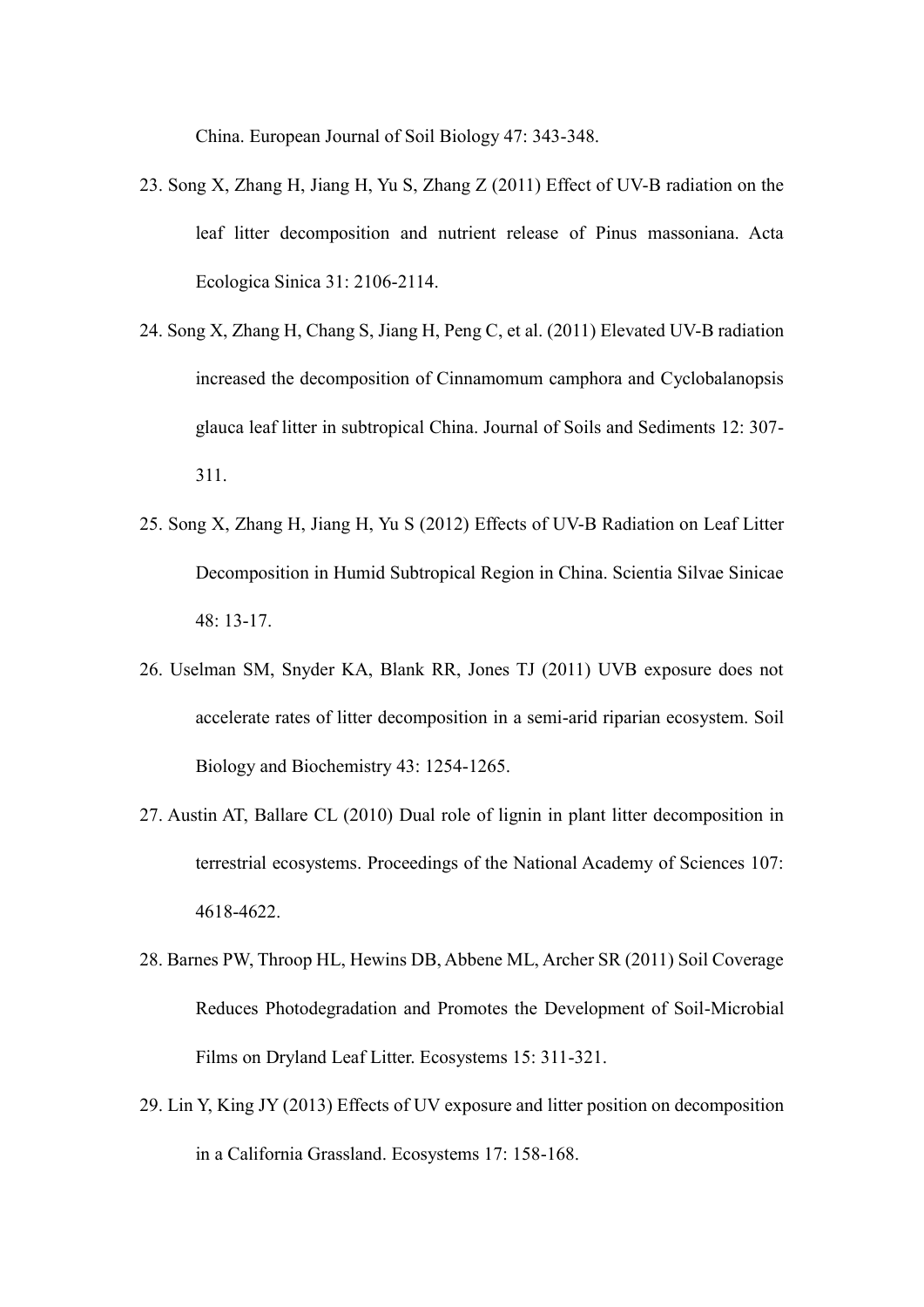- 30. Messenger DJ, Fry SC, Yamulki S, McLeod AR (2012) Effects of UV-B filtration on the chemistry and decomposition of Fraxinus excelsior leaves. Soil Biology and Biochemistry 47: 133-141.
- 31. Newsham KK, McLeod AR, Roberts JD, Greenslade PD, Emmett BA (1997) Direct effects of elevated UV-B radiation on the decomposition of Quercus robur leaf litter. Oikos 79: 592-602.
- 32. Song X, Jiang H, Zhang Z, Zhou G, Zhang S, et al. (2014) Interactive effects of elevated UV-B radiation and N deposition on decomposition of Moso bamboo litter. Soil Biology and Biochemistry 69: 11-16.
- 33. Lambie SM, Kirschbaum MUF, Dando J (2014) No photodegradation of litter and humus exposed to UV-B radiation under laboratory conditions: No effect of leaf senescence or drying temperature. Soil Biology and Biochemistry 69: 46-53.
- 34. Day TA, Guénon R, Ruhland CT (2015) Photodegradation of plant litter in the Sonoran Desert varies by litter type and age. Soil Biology and Biochemistry 89: 109-122.
- 35. Almagro M, Maestre FT, Martínez-López J, Valencia E, Rey A (2015) Climate change may reduce litter decomposition while enhancing the contribution of photodegradation in dry perennial Mediterranean grasslands. Soil Biology and Biochemistry 90: 214-223.
- 36. Almagro M, Martínez-López J, Maestre FT, Rey A (2016) The Contribution of Photodegradation to Litter Decomposition in Semiarid Mediterranean Grasslands Depends on its Interaction with Local Humidity Conditions, Litter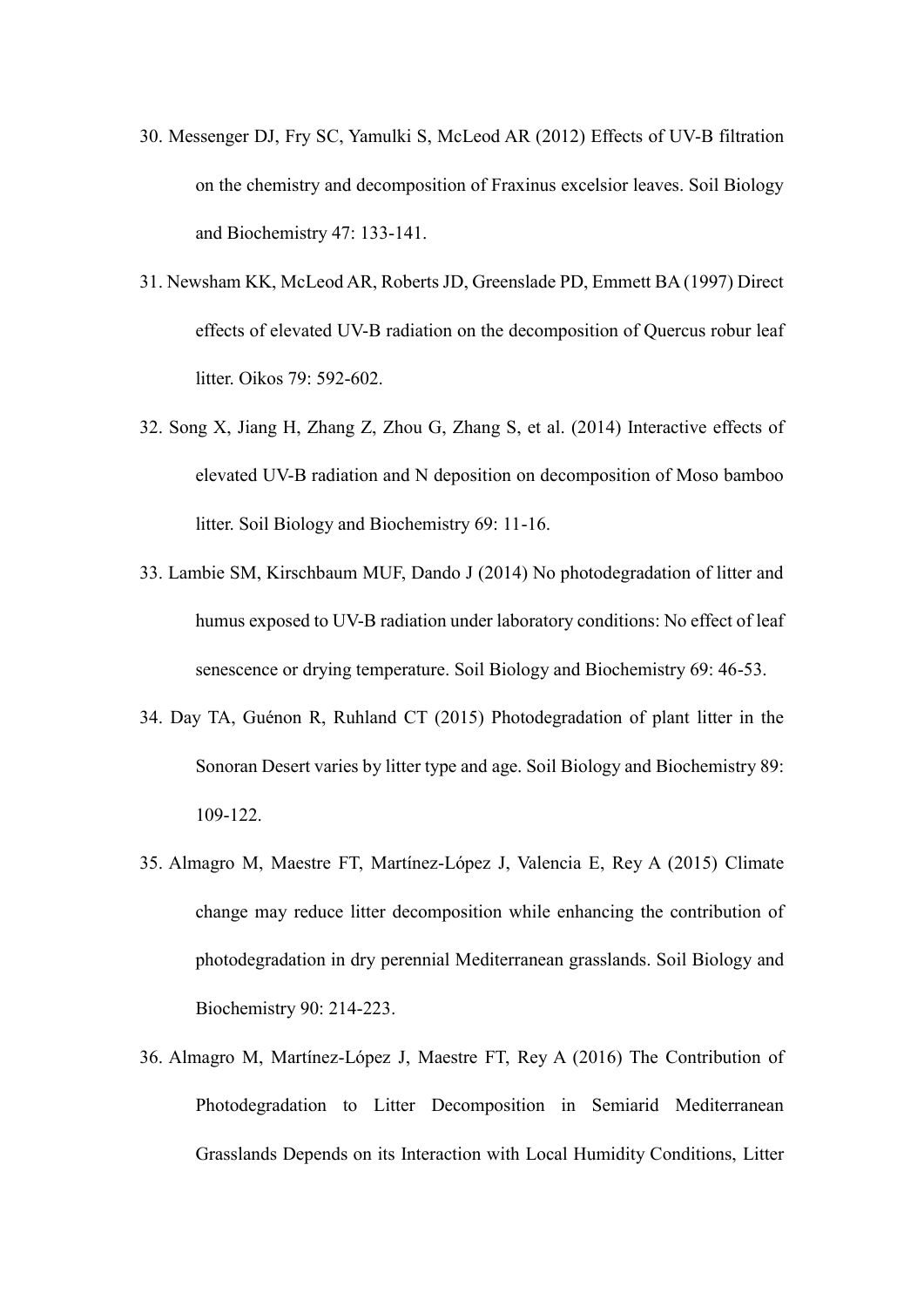Quality and Position. Ecosystems 20: 527-542.

- 37. Song X, Zhang H, Jiang H, Peng C (2014) Combination of nitrogen deposition and ultraviolet-B radiation decreased litter decomposition in subtropical China. Plant and Soil 380: 349-359.
- 38. Bosco T, Bertiller MB, Carrera AL (2016) Combined effects of litter features, UV radiation, and soil water on litter decomposition in denuded areas of the arid Patagonian Monte. Plant and Soil 406: 71-82.
- 39. Wang J, Yang S, Zhang B, Liu W, Deng M, et al. (2017) Temporal dynamics of ultraviolet radiation impacts on litter decomposition in a semi-arid ecosystem. Plant and Soil 419: 71-81.
- 40. Baker NR, Allison SD (2015) Ultraviolet photodegradation facilitates microbial litter decomposition in a Mediterranean climate. Ecology 96: 1994-2003.
- 41. Gaxiola A, Armesto JJ (2015) Understanding litter decomposition in semiarid ecosystems: linking leaf traits, UV exposure and rainfall variability. Front Plant Sci 6: 140.
- 42. Wang J, Liu L, Wang X, Chen Y (2015) The interaction between abiotic photodegradation and microbial decomposition under ultraviolet radiation. Global Change Biology 21: 2095-2104.
- 43. Newsham KK, Greenslade PD, Kennedy VH, McLeod AR (1999) Elevated UV-B radiation incident on Quercus robur leaf canopies enhances decomposition of resulting leaf litter in soil. Global Change Biology 5: 403-409.
- 44. Austin AT, Mendez MS, Ballare CL (2016) Photodegradation alleviates the lignin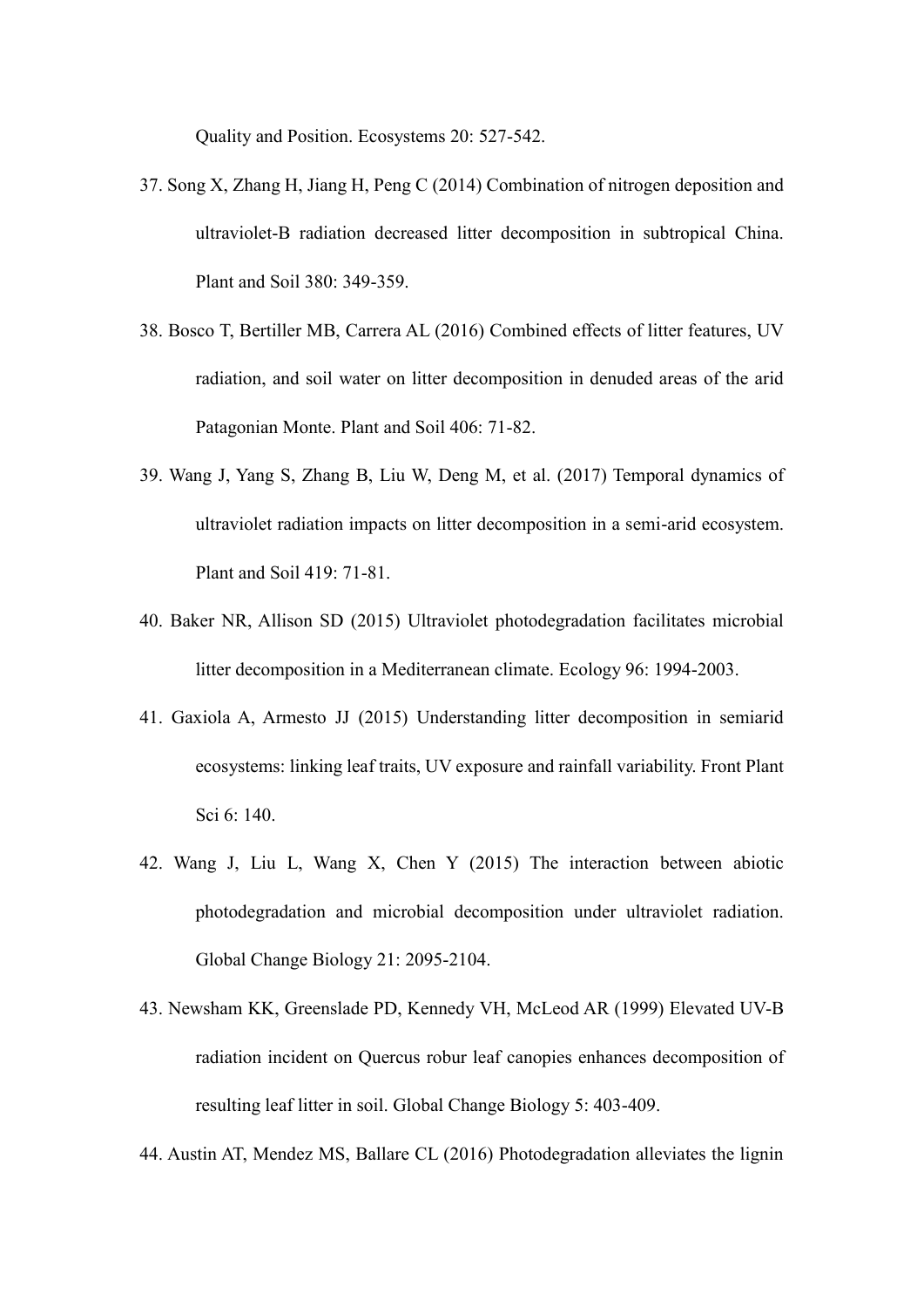bottleneck for carbon turnover in terrestrial ecosystems. Proceedings of the National Academy of Sciences of the United States of America 113: 4392-4397.

- 45. Jones AG, Bussell J, Winters A, Scullion J, Gwynn-Jones D (2016) The functional quality of decomposing litter outputs from an Arctic plant community is affected by long-term exposure to enhanced UV-B. Ecological Indicators 60: 8-17.
- 46. Duguay KJ, Klironomos JN (2000) Direct and indirect effects of enhanced UV-B radiation on the decomposing and competitive abilities of saprobic fungi. Applied Soil Ecology 14: 157-164.
- 47. Liu S, Hu R, Cai G, Lin S, Zhao J, et al. (2014) The role of UV-B radiation and precipitation on straw decomposition and topsoil C turnover. Soil Biology and Biochemistry 77: 197-202.
- 48. Zaller JG, Caldwell MM, Flint SD, BallarÉ CL, Scopel AL, et al. (2009) Solar UVB and warming affect decomposition and earthworms in a fen ecosystem in Tierra del Fuego, Argentina. Global Change Biology 15: 2493-2502.
- 49. Wu J, Yu Q, Liang D, Zhang J, Li Z, et al. (2015) Effect of light radiation on litter decomposition in alpine meadow of the Tibetan Plateau. Chinese Journal of Ecology 34: 2990-2994.
- 50. Bu T (2013) The indirect effect of UV-B radiation on decomposition of leaf litter of main tree species in subtropical region. Zhejiang A&F University.
- 51. Huang G, Zhou L, Tang L, Li Y, Zhao H (2013) Photodegradation of plant litter in a temperate desert along a precipitation gradient. Chinese Journal of Ecology 32: 2574-2582.